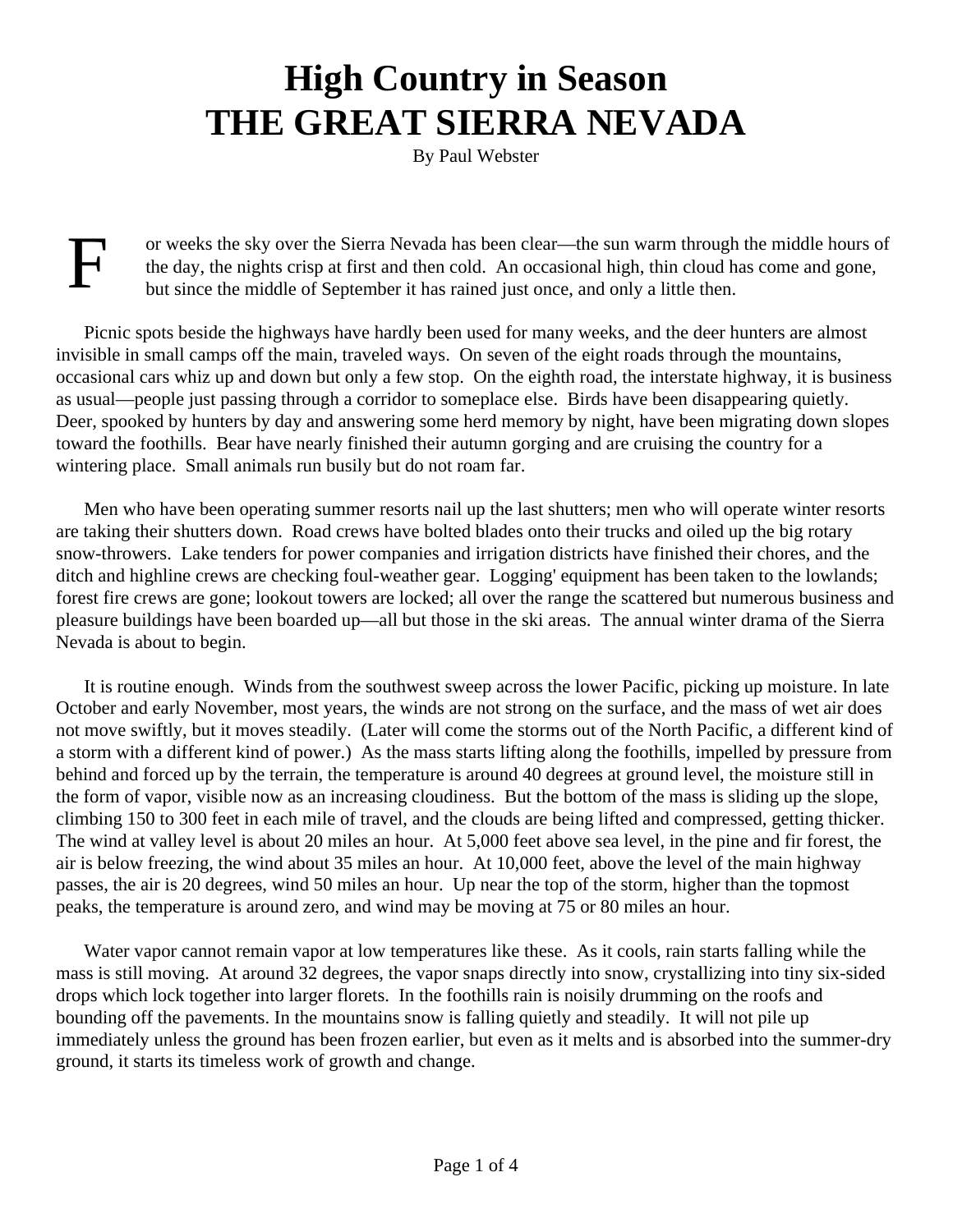T he last volcanic action ended in the Sierra perhaps a million years ago. The last major glaciers withdrew to small protected cirques or disappeared possibly ten or twenty thousand years ago. It has been millions of years since sediments were deposited by lakes and seas, and rocks were formed by settling, heat, and pressure. So, except for some wind erosion, the silent chemical work of lichens, and the levering of rocks by roots throughout the year, the shaping of the mountains is now done mostly by winter and the runoff that follows it.

The first rains wet the ground. Moisture seeps into cracks and crannies. Freezing comes, sometimes before and sometimes after the first snow (parts of the Sierra have fewer than two months of frost-free days). When water freezes to ice, it expands, exerting force sufficient to crack boulders. On some of the onion-skin domes, ice pries loose slabs bigger than houses, which crash down the slopes shattering as they go. The process is seldom so spectacular, but year after year it changes the shape of the mountains. In the new cracks and crevices, small pockets of soil start to form; plants will grow there eventually. The plants will add to the habitat of insects or rodents or birds; the smaller creatures will be food for larger ones; the cycle of life continues, altered ever so slightly by each change in the terrain.

Some of the early snow melts; some of it stays and becomes the base on which later storms build the tremendous snow packs of January, February, and March. More than seventy feet piles up in some places. The first melting makes small rivulets; these move soil, gravel, and pebbles. Later runoff will pour great floods of water down every draw, every gulley, every valley, and at its crest huge boulders will be rolled and jolted along, moved by the great force. Some years bridges, highways, and cities are moved, too.

As the storms increase in frequency and power, the snow piles deeper and deeper. The permanent snow fields that lasted all summer merge with the overall white covering, and the fifty or sixty small glaciers start to grow again. When new snow falls on packed and slicked old snow, or when the wind whips cornices on the lee side of a high ridge, avalanches are born—avalanches which may move tons of rock and soil as well as snow and which can sheer the top from a sizable grove of trees or fill a lake with debris.



*Presently accessible only on foot over a long and rough path, the remote valley of Mineral King, in the southern part of the Sierra, is planned for extensive recreational development, over the vigorous protests of conservation groups.* Gerhard Baker photo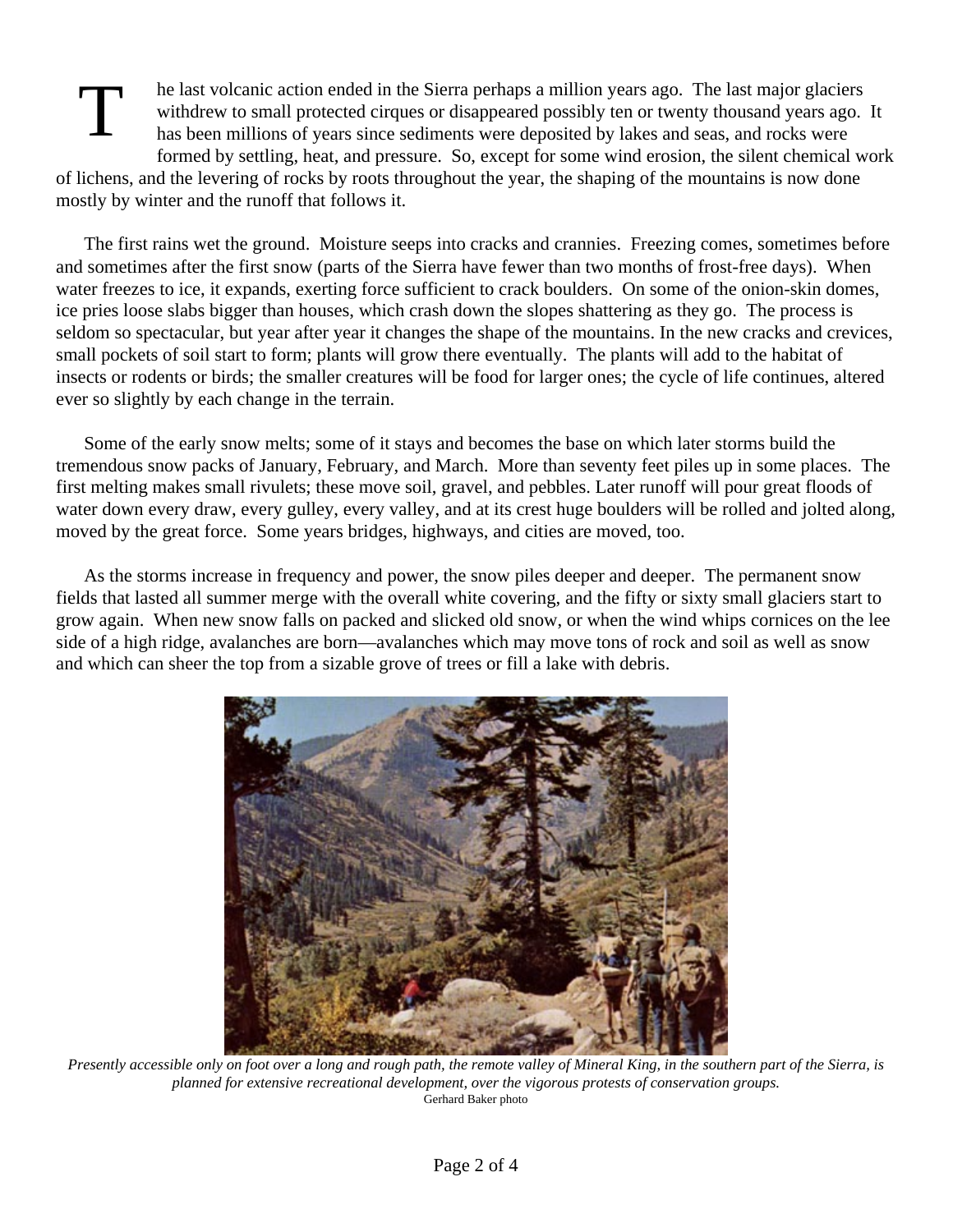Lakes freeze, but never all the way to the bottom, and snow piles on the ice. The snow gets deeper and deeper—ten feet, twenty feet, thirty or more, except on the highest and barest places where the wind blows most. Unless an unusual warm rain comes, there is little melting in the winter months, even on the frequent sunny days when skiers and snowmobilers get sunburned noses while their feet are freezing, because the sun's rays are reflected from the dazzling surface.

F rom a distance the snowbound Sierra seems still and motionless. But there is constant movement, greatest along the highways and at ski slopes, where people and their appurtenances snort, smoke, grind, squawk, roar, pop, and screech—lesser but just as significant farther out, where a limber fir tree slips loose a branchload of wet snow, a rodent squeaks once just before the hawk strikes, the wind whispers or howls through the forest, an overburdened tree breaks and falls, or an avalanche thunders down a high slope with a tremendous roar.

While the first few snowfalls are setting the stage, however, not much moves. Hibernating animals are denned up, and the non-hibernators are sleeping until a break in the weather comes. It snows hardest at middle elevations, even more than at the crest; and once the snow starts to stick, the drifts and pack pile up astonishingly fast. For a day or two the soft white layer may be almost untracked; typical Sierra snow is light and fluffy, and moving in it is difficult. Then, as it compacts and hardens, a rabbit ventures forth, and other small animals such as squirrels, chickarees; and perhaps mice. When they are out, a coyote or bobcat or marten is sure to follow. Coyote tracks are the most common, tracing an erratic hunt from tree base, along a partly buried rail fence, around the base of a boulder, in and out of the branches of a fallen pine. At lower elevations, deer yard up and eat what they can reach, handicapped in snow by their slender feet; winter is hard on deer, especially if they have not gone low enough on the slopes or if the snow falls below its usual line.

I n the inevitable spell of clear, sunny weather, skiers flock to the civilized slopes, and farther out the modest number of ski-tourers in pairs and small groups start leaving their slim tracks in a climbing pattern up the ridges, then in long sweeping paths down the steep hillsides. An occasional snowshoer makes his trudging marks up along the contours. Then the snowmobiles come out, penetrating farther back than the others, leaving deep marks in the snow and a scent of gasoline and oil in the air. Workmen, using all kinds of transportation from snowshoes through large tracked vehicles to helicopters, go to their maintenance and repair work on power lines, communication wires, water canals, dam installations, microwave stations, and airway beacons. All people on the surface are playing or working within a reasonable distance of a road end, perhaps ten or twenty miles at the most, although the helicopters may go in more deeply. Even in mid winter there are as many open, sunny days as there are stormy days, making life and activity possible.

Winter starts changing to spring in March or April, although it may snow in May or June, and some spring flowers do not appear at alpine elevations until August, for the Sierra is a complex place and does not lend itself to generalities. On an Easter Sunday, garden and wildflowers may be in full bloom in the foothills at 2,500 feet while at 7,000 feet there may be twenty feet of snow, and the airline distance between the two elevations may be only twenty or thirty miles.

While the snow is soft and melting, human activity slows down and plant and animal life picks up. Small animals are out every day; insects of special kinds appear at the edges of snow banks and birds appear to eat them. Where water trickles out from the melting edge, plants start to grow— but almost imperceptibly because the temperature drops below freezing in the early hours of every morning; differences of forty to fifty degrees are recorded in the same day. The changes in temperature affect the streams; fast melting in mid afternoon